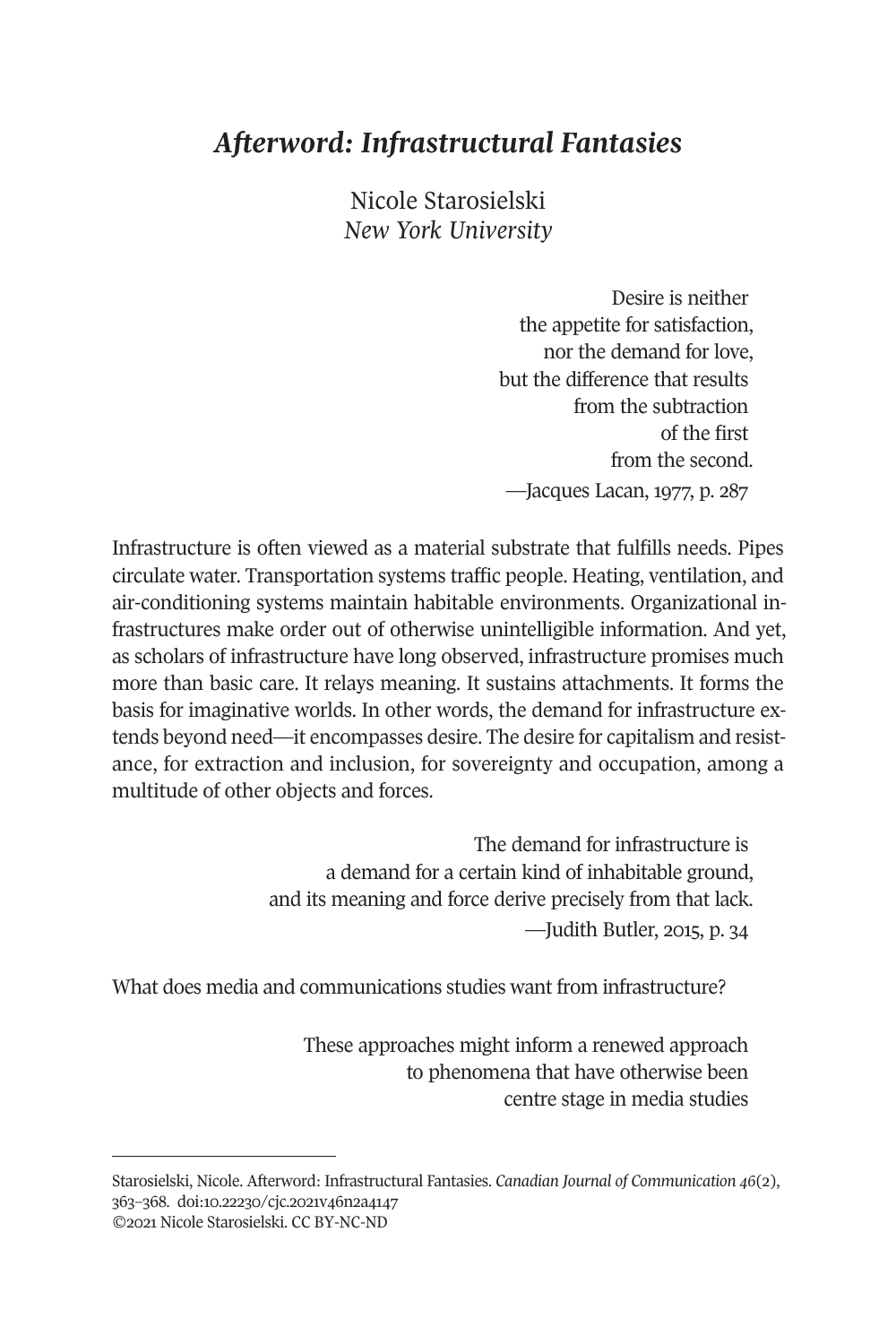364 *Canadian Journal of Communication,* Vol 46(2)

for a very long time. —Darin Barney, "Infrastructure and the Form of Politics"

Media studies' infrastructural turn has asked scholars to attend to material substrates and the geographic and historical sites in which they emerge. Its objects range from "traditional" hardware to systems and assemblages to forms of knowledge. The editors of this issue, among others, point out that infrastructural research has always been part of media studies. Its re-emergence in the current moment evidences a desire to re-mediate infrastructures, to study them differently.

> This is a study not from below, nor a view from on high, but *of* somewhere in the middle. —Patrick Brodie, "Hosting Cultures: Placing the Global Data Centre 'Industry'"

For years, media and communications studies—in this turn—have explored the fantasies invested in infrastructure by publics, states, and corporations; infrastructure's representations and poetics; its political economies and scalar transformations of space and time; its ongoing entanglements with bodies and communities. Here, I write alongside the authors in this issue and ask: What fantasies are invested in infrastructures by its researchers? What desires animate these practices of knowing? I stitch together bits and pieces of the articles in this issue, experimenting with infrastructural meter. My intention is to produce an enmeshment, a thinking-with research on media infrastructure that, in Brodie's words, operates from somewhere in the middle.

> Infrastructure in most cases is demure. Withdrawal is its modus operandi. —John Durham Peters, 2015, p. 34

In media studies' fantasy of infrastructure, it recedes. It withdraws. It is a train just about to vanish over the horizon. A turn toward infrastructure often embodies a desire to move toward the real.

> Material registers as varied as salmon farming, mineral exploration, oil extraction,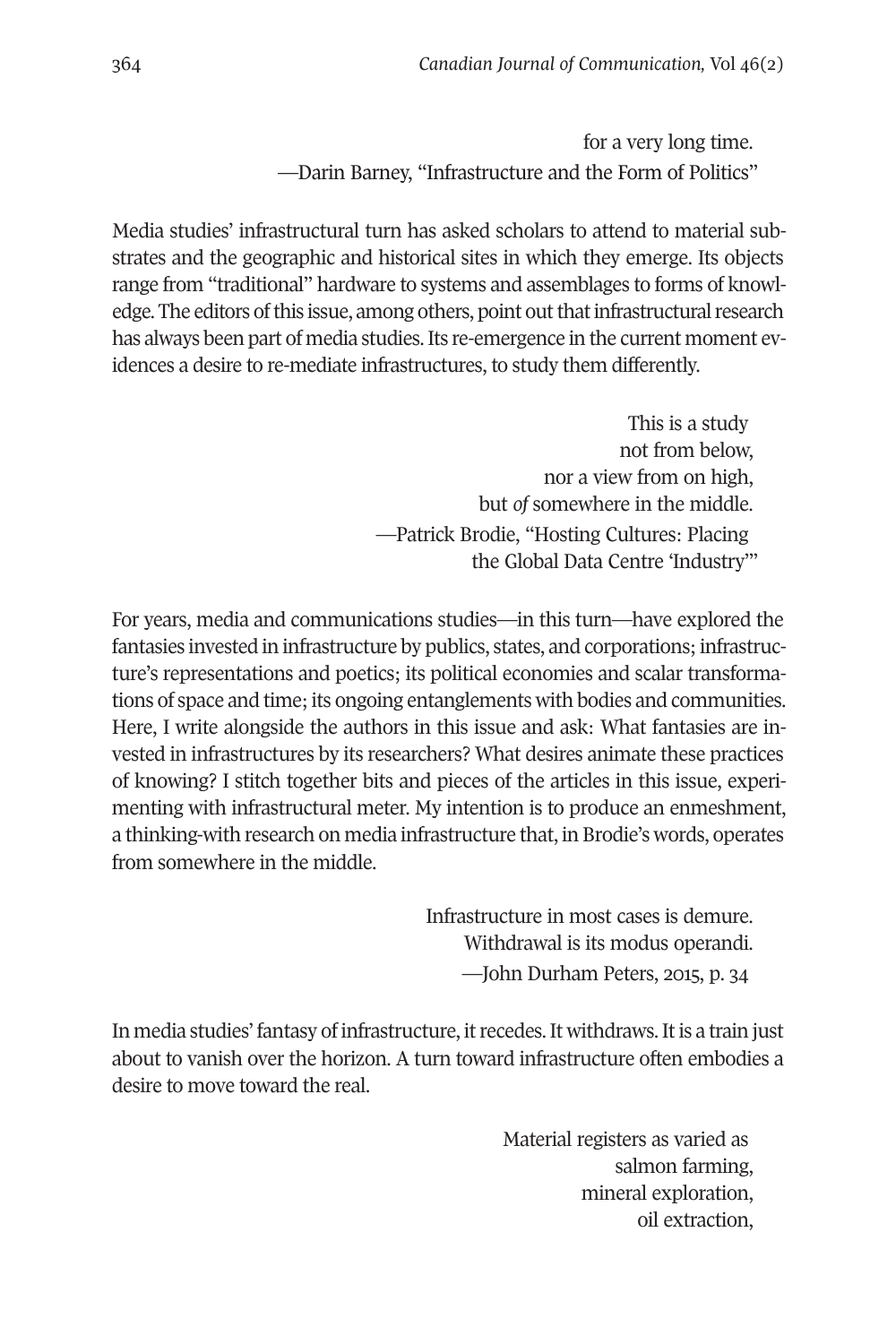papermaking, emergency test signals, and more. —Aleksandra Kaminska and Rafico Ruiz, "Materials and Media of Infrastructure"

Is seeking out infrastructures driven by a desire to uncover, to penetrate layers not only of the past but of the environment? If media archaeology pointed toward deep time, the study of media infrastructure extends the spatial boundaries of the field from salmon farms and pipelines

> to lives "on the ground" that can be woven into and across contentious settler realities rather than abstract and disconnected technological and communication "bubbles." —Aleksandra Kaminska and Rafico Ruiz, "Materials and Media of Infrastructure"

The study of media infrastructure is not a unidirectional inquiry, the simple excavation of large-scale technical systems. It is a weaving, a movement back and forth between lives on the ground, global systems of exchange, technical substrates, and forms of knowledge production. Research on media infrastructure evidences a desire for integration, a bringing together of the economic, political, and cultural a desire not only to bring disparate objects into contact but to fold these into a common language.

> Indigenous critical infrastructures as parallel to and as vital as the tacit taken-for-granted understanding of industrial hardware as the backbone of what infrastructure *is*. —Shirley Roburn, "Infrastructure that Sings: Kwawaka'wakw Social Media for Wild Salmon in the Broughton Archipelago"

The infrastructures that are taken-for-granted as such—roads, cables, towers, and other industrial hardware—could be (and have been) described in many other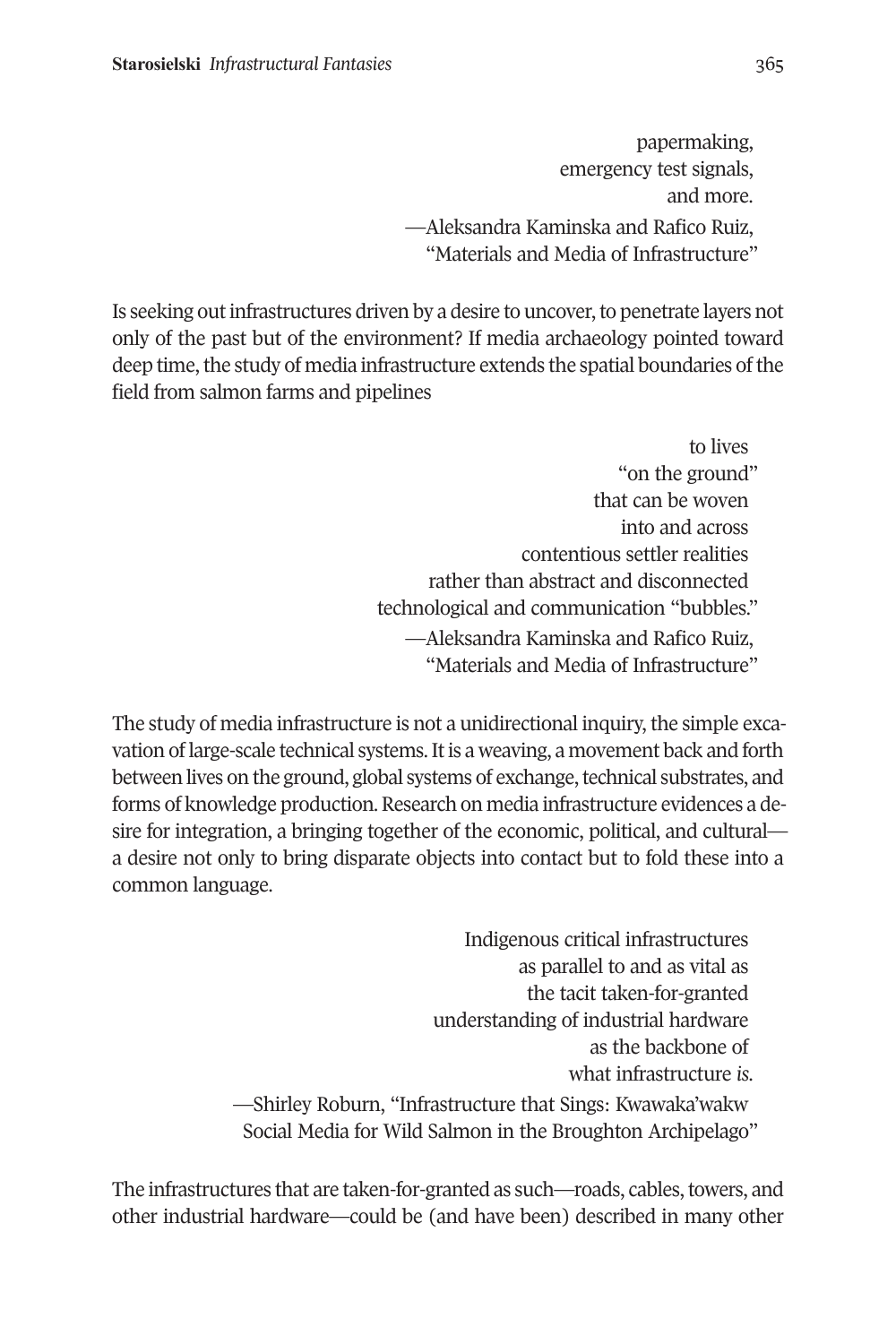366 *Canadian Journal of Communication,* Vol 46(2)

ways. They are media technologies, sociotechnical forms, large technical systems, telecommunications systems, media environments, networks, platforms, architectures, distribution systems, materialities, and ongoing processes of mediation. Infrastructure's many other "soft" forms, less taken-for-granted as such, could also be described using an array of concepts and languages. But "infrastructure," as it envelopes substrates both hard and soft, foregrounds Roburn's "parallel to and as vital as."

> Fur is rendered into fuel, transforming animals into energy infrastructures. —Rachel Webb Jekanowski, "From Labrador to Leipzig: Film and Infrastructures along the Fur Trail"

A weaving back and forth, not only between economics, politics, and culture, or between bodies and towers—these studies offer transductions between nature and culture, non-human and human. Fuel transformed into food into energy through consumption into labour. Infrastructures afford researchers movement: travel to sites, excursions into archives, viewings from afar, and intimate conversations. And they prompt the development of new methods and approaches.

> To approach an infrastructure through and as … is to shift analysis inward from the architecture that surrounds media signals and into the material, temporal, political action of signals themselves. —Andy Kelleher Stuhl, "Acoustic Infrastructure: The Sounds and Politics of Radio Tests in American Emergency Broadcasting"

Infrastructures offer the possibility of redrawing not only media studies' outward boundaries, but also its inward horizons. Where are the signal's limits? Where are the field's limits? What is the beyond opened up through pushing these limits?

> Infrastructures assert a normalizing force, often inscribing hegemonic power into sociotechnical and spatially distributed systems, where it is reproduced in everyday acts, assumptions,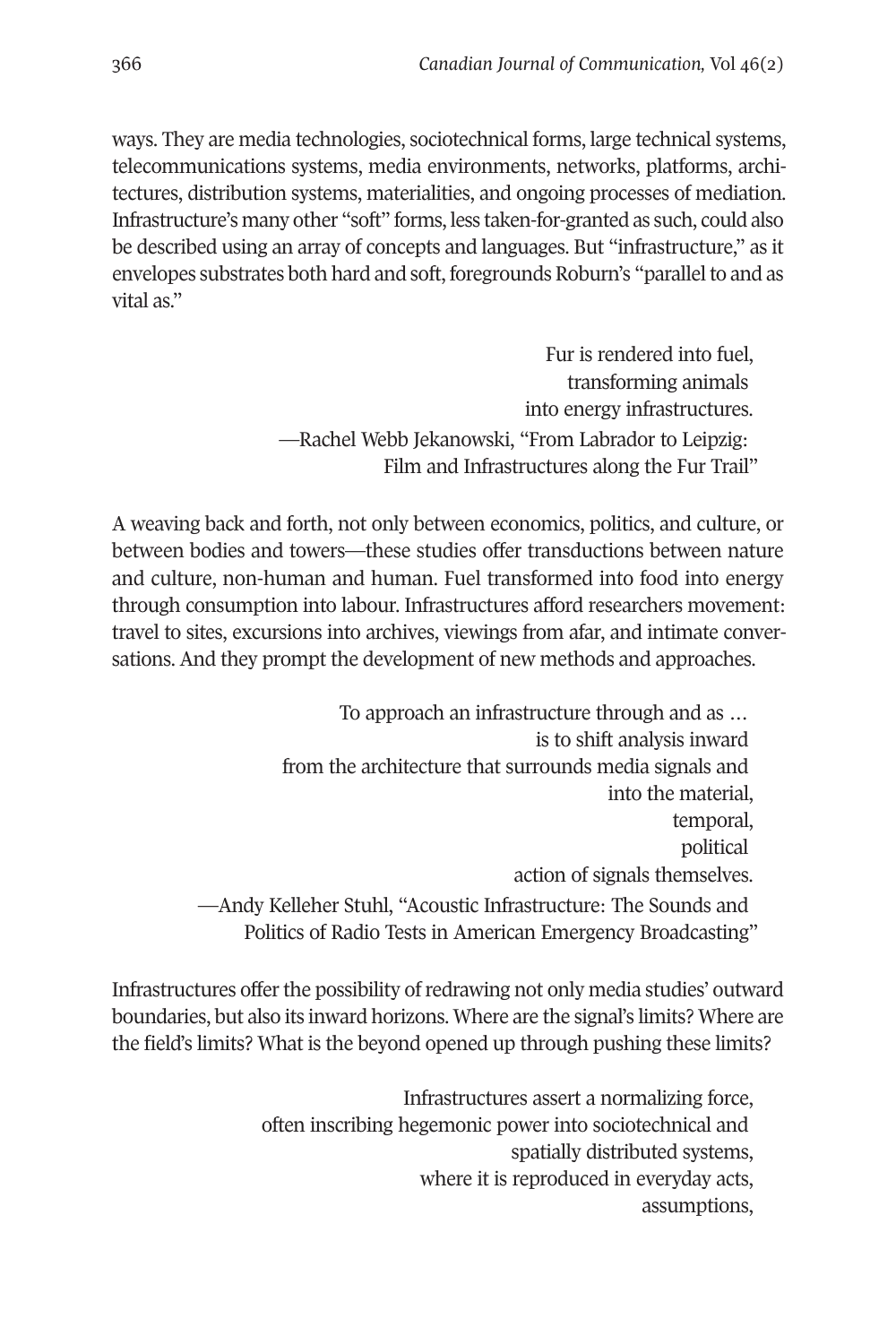and forms of forgetting. —Hannah Tollefson, "Staking a Claim: Mineral Mining, Prospecting Logics, and Settler Infrastructures"

It is not simply that infrastructures promise to move into the world beyond words—they promise to reveal the normative forces, political orientations, and forms of power that are reproduced in ways that short circuit language and discourse. They show how infrastructure does the same old things differently:

> the potential of a politics of infrastructure understood as a politics without words. —Darin Barney, "Infrastructure and the Form of Politics"

Exposures, then, are complicated.

If unjust energy infrastructures cannot become just either through intervention or distribution mechanisms outside of capitalism's base impulses, and they continue to deepen social and ecological inequity at local and global scales despite progressive regulatory mechanisms within the context of a profit-driven market economy, what is to be done? —Jordan B. Kinder, "Gaming Extractivism: Indigenous Resurgence, Unjust Infrastructures, and the Politics of Play in Elizabeth LaPensée's *Thunderbird Strike*"

This is not a question of an individual's motivation for pursuing infrastructural research but of collective interests and the sense of possibility distributed among many. In pursuit of the real, what fantasies are at play? Does this transduction between fields and forms allow us to move in unexpected directions? What does this focus on infrastructural re-generation allow us to repair? Do infrastructures let us ask—perhaps even demand—in new ways, "what is to be done?"

> Through the mediation of the demand, the whole past opens up. —Jacques Lacan, 1977, p. 254